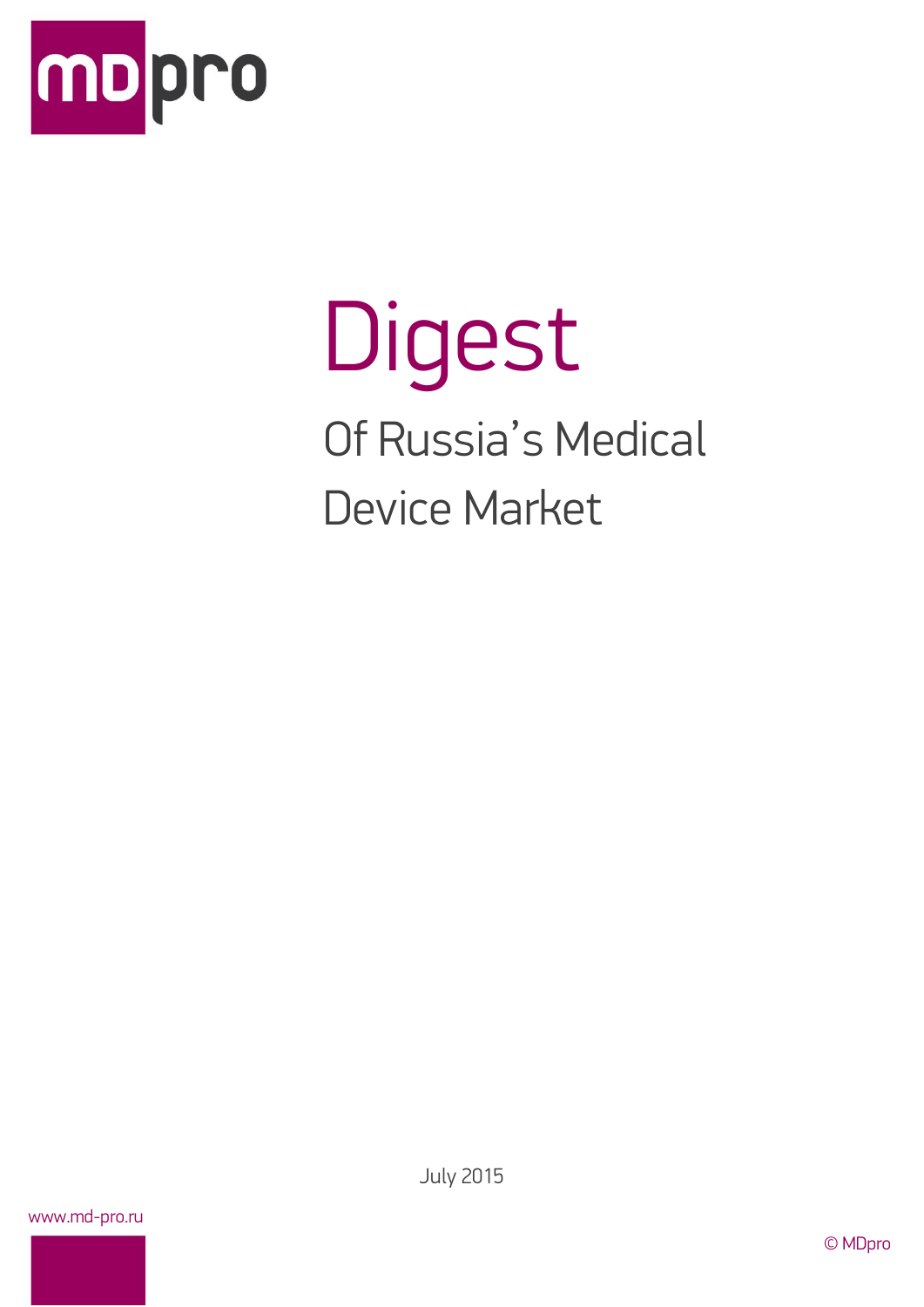## Key Industry News Market Regulation

#### Minpromtorg is adjusting the program for Pharmaceutical and Medical Industry Development for 2013–2020

The Ministry of Industry and Trade of the Russian Federation (Minpromtorg) put forward for public discussion the Russian Government Decree "On Amending of State Program of the Russian Federation "Development of the Pharmaceutical and Medical Industry for 2013-2020". Public discussion of the document took place from 3 till 18 June 2015.

According to the Explanatory Note, attached to the document, the draft Resolution specified the amount of funding of the State Program. It is proposed to reduce the funding from 99.4 billion rubles, provided by the previous document version, to 75.9 billion rubles (by 24%).

Besides, the Resolution provides financial support for Russian manufacturers of medical devices and medicines to support high-priority areas.

According to the document, Russian manufacturers of medical devices will have the right to receive subsidies from the Federal budget for the partial compensation of expenditures on the implementation of projects, involving manufacturing of medical devices or conducting clinical trials of implantable medical devices.

#### Investors may be allowed to participate in public procurement under special conditions

The draft Federal Law N 821579-6 "On Amending the Federal Law "On the contract system in the procurement of goods, works and services for state and municipal needs" was developed recently.

The document proposes proving a purchaser with a possibility to buy products from a single supplier on condition that these products are manufactured in Russia under the rules established by the Government of the Russian Federation.

According to the draft, investors taking part in manufacturing of products in the territory of the Russian Federation in accordance with special investment contracts (pursuant to the Federal Law "On industrial policy in the Russian Federation") may be determined as the only suppliers of the produced products in Russia. It means that purchasers, willing to buy these products, will be allowed to enter into contacts only with the investors.

This act will apply only to industrial products, which have no Russia-made counterparts (in accordance with the Federal Law "On Industrial Policy of the Russian Federation").

#### Sales of any glasses and contact lenses will be released from VAT

The Russian government introduced to the State Duma the draft law Decree "On amendments to paragraph 2 to article 149 of the Tax Code of the Russian Federation" in terms of improving the existing system of medical products taxation.

The document was developed in order to clarify the legal provision concerning taxation of glasses, contact lenses and eyeglass frames. According to the document, sellers of these products will not pay value added tax (VAT).

According to the current legislation, sales of these products (besides from those protecting from the sunlight) are already VAT exempt. What is proposed now is to exempt all sales of glasses and contact lenses from VAT, regardless of whether they are sun-protective or not.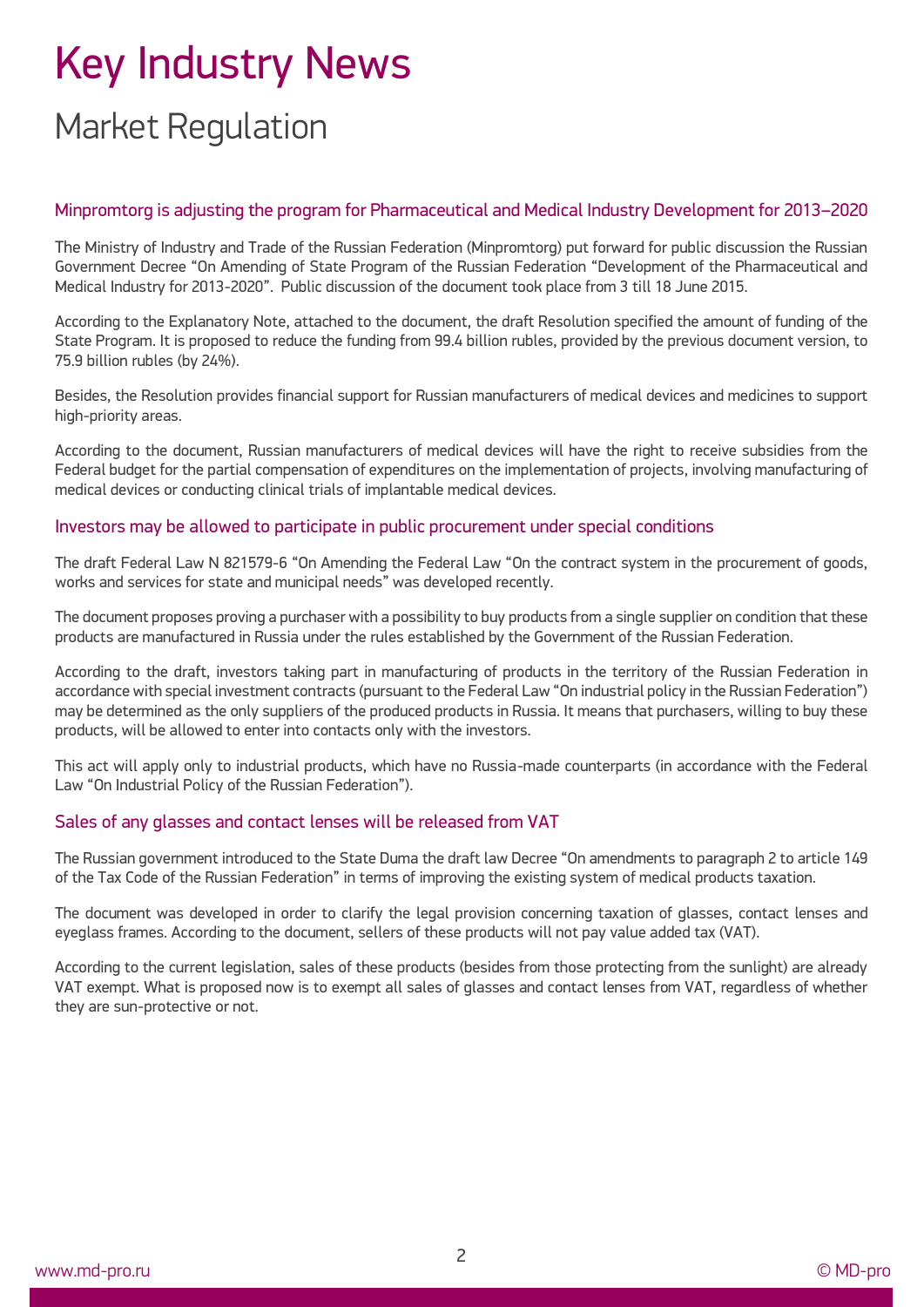## Companies' News

#### United Instrument Manufacturing Corporation is planning to develop over 30 new types of medical devices by 2020

United Instrument Manufacturing Corporation will develop over 30 new types of medical equipment by 2020. Medical devices, produced within the import replacement program of the Ministry of Industry and Trade, are intended to replace imported peers in such areas as cardiology, traumatology, neurology, brain surgery, transfusiology, hematology, and laboratory diagnostics. "As early as in 3-5 years we expect to put serious pressure on foreign medical equipment, which covers 80% of the Russian market at the moment", says the Head of Association of Defense Industry Manufacturers of Medical Equipment Alexander Kulish.

One of the key priorities of the corporation is to develop a range of import substitution equipment for blood banking, where the share of foreign hardware and consumables is especially large. One of the latest developments in this area is thrombocyte incubator "Thrombocyte", which has no equivalents on the Russian market. The incubator has a microprocessor control system capable of high precision temperature control in the chamber, self-testing and troubleshooting; it is also protected against unauthorized access. Blood transfusion stations, polyclinics and research institutes need such equipment for intensive care, treatment of tumors and blood diseases requiring thrombocyte deficit replacement transfusion therapy, as well as for heart surgery and other types of surgeries.

Concern Vega, which is the key unit of UIMC responsible for medical equipment, will complete the development of the whole range of sophisticated products during the two years to come. Some of them are: neurostimulator for treating neurological and mental diseases, magnetic stimulator for investigating and treating cases with central nervous system disorders, surgery navigation station which shows the surgeon a 3D picture of patient's organism during the surgery, as well as portable instant diagnostics system called Reader, which identifies pathogenic microorganisms and their sensitivity to germicides. Development of Autoplan, a device for automated planning and control over the results of surgical treatment, and Maloinvasia, a device for minimally invasive tumor treatment, is at the final stage.

#### GE Healthcare will be engaged in localization of medical devices in Moscow Region

GE Healthcare and the government of the Moscow Region have reached an agreement on the location of GE Healthcare manufacturing plants in the Moscow region. The agreement was concluded during the 19th St. Petersburg International Economic Forum.

They formalized an agreement, which they reached in December 2013. It is aimed at improving the delivery of health services and creation of necessary infrastructure facilities in the region.

GE in partnership with ZAO "Medical Technologies LTD" plans to focus primarily on manufacturing of high-tech medical equipment for perinatal centers, including resuscitation system for premature babies, bedside monitors, CT scanners and ultrasound equipment.

In partnership with the Moscow region, GE also plans to hold educational programs for health professionals and to develop programs of medical devices maintenance.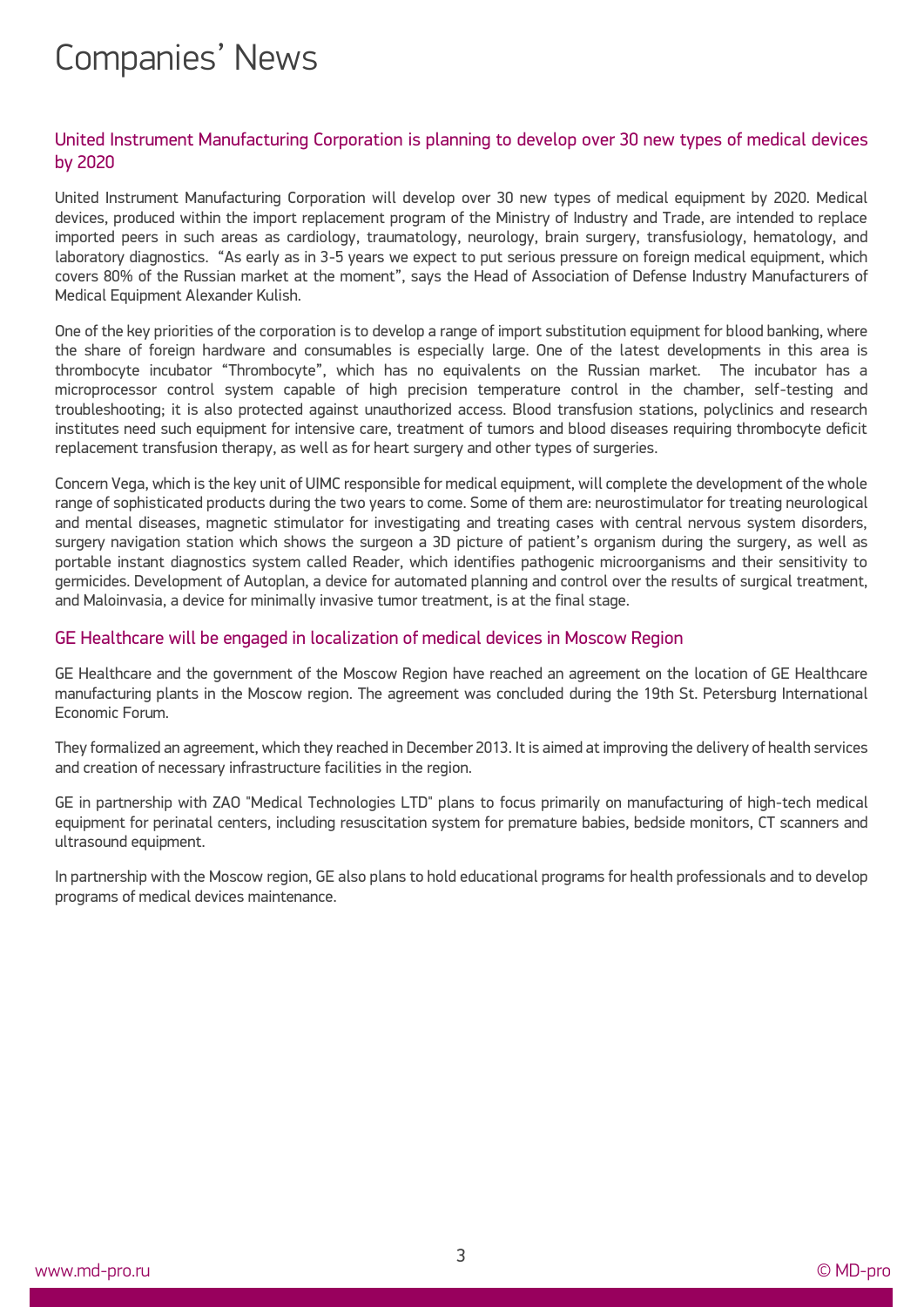## Industry Initiatives

#### All OMS tariffs will be revised in 2015

All tariffs for medical services provided under obligatory medical insurance (OMS) system will be revised in 2015. This was announced by the Minister of Health, Veronika Skvortsova.

"By the end of the year, we will review all tariffs for medical services", Skvortsova said during the 19th St. Petersburg International Economic Forum. She noticed that the total amount of funding for health care has increased by 265 billion rubles in 2015.

For her part, Russian Deputy Prime Minister Olga Golodets noted that Russia' health care system is working in a context of very constrained resources, which make up 3.7% of GDP of the country. "This is much less than in most countries of the world", she said.

#### Russian Finance Minister does not exclude the possibility of increasing public expenditures on health

Finance Minister Anton Siluanov said that public expenditures on health care may increase in 2015. According to him, this will be possible if the government has necessary resources.

"I think that health care has always been a priority for us, an area, on which we allocate resources first", he said. At the same time, according to Siluanov, the government is unlikely to make new changes to the budget until the autumn of 2015.

Siluanov also stressed that the volume of public expenditures on health care has increased this year. "Since more resources of Federal Compulsory Medical Insurance Fund are deployed, heath care costs, even as a percentage of GDP, are growing", the Minister said.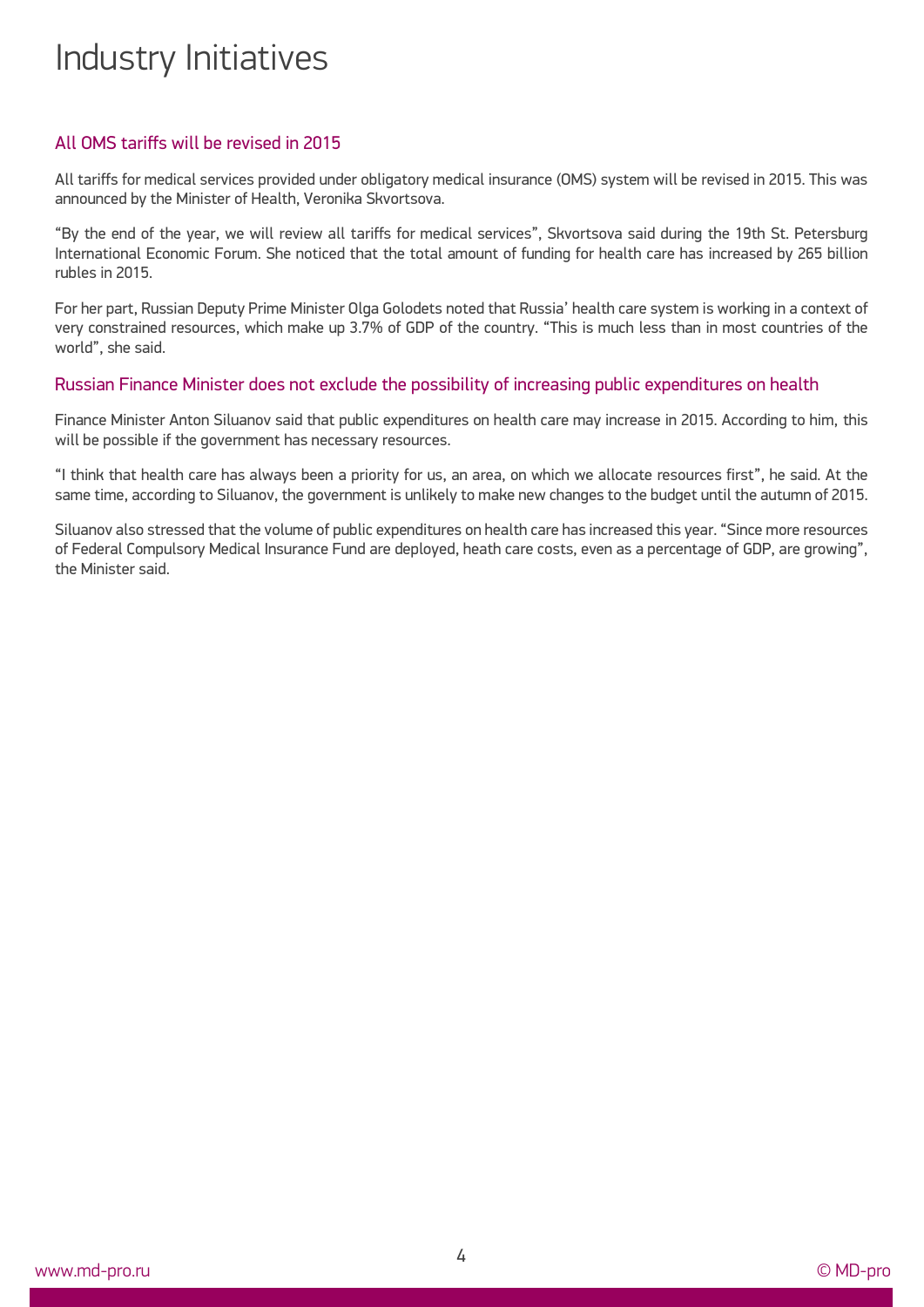## Science and Technology

#### Rostec is developing biodegradable materials for strategic industries

Holding "PT Himkompozit", which is a part of Rostec, signed an agreement with the "Federal Research Centre "Fundamentals of Biotechnology" to develop a line of biodegradable materials and products for strategic industries of the Russian Federation.

An engineering center, within "PT Himkompozit" will serve as a basis for creating of production chains: from the initial plant biomass producing, processing with the use of alcohols and carboxylic acids to manufacturing output of ready materials and products for major industries. Produced items will be used for the needs of medicine, aviation, agriculture, construction, oil production and even 3D printing.

"It will be bioresorbable surgical sutures, biocompatible implants and prosthesis, antifreeze and de-icing fluid, oil industry reagents and reinforcing materials, 3D model and raw materials for 3D printing", the chairman of the Board of Directors of the Holding "PT Himkompozit" Alexey Kuzmitsky explained.

#### The first surgery using Russia-made nanoceramic hip joint prosthesis performed in Novosibirsk

The first surgical operation using a Russian nanoceramic hip joint prosthesis made at the Novosibirsk plant ZAO NEVZ-CERAMICS, was performed in June in the Novosibirsk Scientific and Research Institute of Traumatology and Orthopedics. A Russia-made nanoceramic endoprosthesis was implanted for a patient for free, under the system of government guarantees.

The development of the endoprosthesis has taken more than 4-years efforts of a joint team of specialists from the Novosibirsk Scientific and Research Institute of Traumatology and Orthopedics (NSRITO), the Medical and Technological Innovation Center "Medical Technopark", the Novosibirsk State Technical University, the Institute of Solid State Chemistry and Mechanochemistry of the Siberian Branch of Russian Academy of Science, and the nanoceramics producer, a portfolio company ZAO NEVZ-CERAMICS of the State Corporation "Russian Corporation of Nanotechnologies" (RUSNANO). The ceramic endoprosthesis meets the top-of-the-line international and Russian standards.

The first patient to be implanted a Russia-made ceramic-head hip joint endoprosthesis was a 53-years-old man, a resident of Birobidzhan, from the Jewish Autonomous Oblast, Russia. The surgery was successful, and currently specialists are looking closely at the first Russian endoprosthesis implantation experience with a view to promote it for other clinics and regions. At the moment, 34 surgical operations using the new endoprostheses have been performed in NSRITO.

"Coxofemoral implants are made from high-quality nanosize ceramics, they are known for high bio-inertness and mechanical integrity, along with the best durability rates", says Anatoly Aronov, ZAO NEVZ-CEREMICS chief executive in bioceramics. Specialists note that such prosthesis has a lifespan of more than 20 years.

Nanoceramic prostheses manufacture launched in Novosibirsk will be the world's second in the scale of production, after CeramTec company (Germany), which currently holds about 93% of the global implant market. "For the first months, we are planning to produce about 500 units per month, but by 2016, we will reach the point of 20,000 endoprostheses, which will meet about a half of Russian market demand", says Anatoly Aronov. The only difference between Russian products and their foreign countertypes is the price – about 60 thousand rubles against 2-2.5 thousand euros for German products.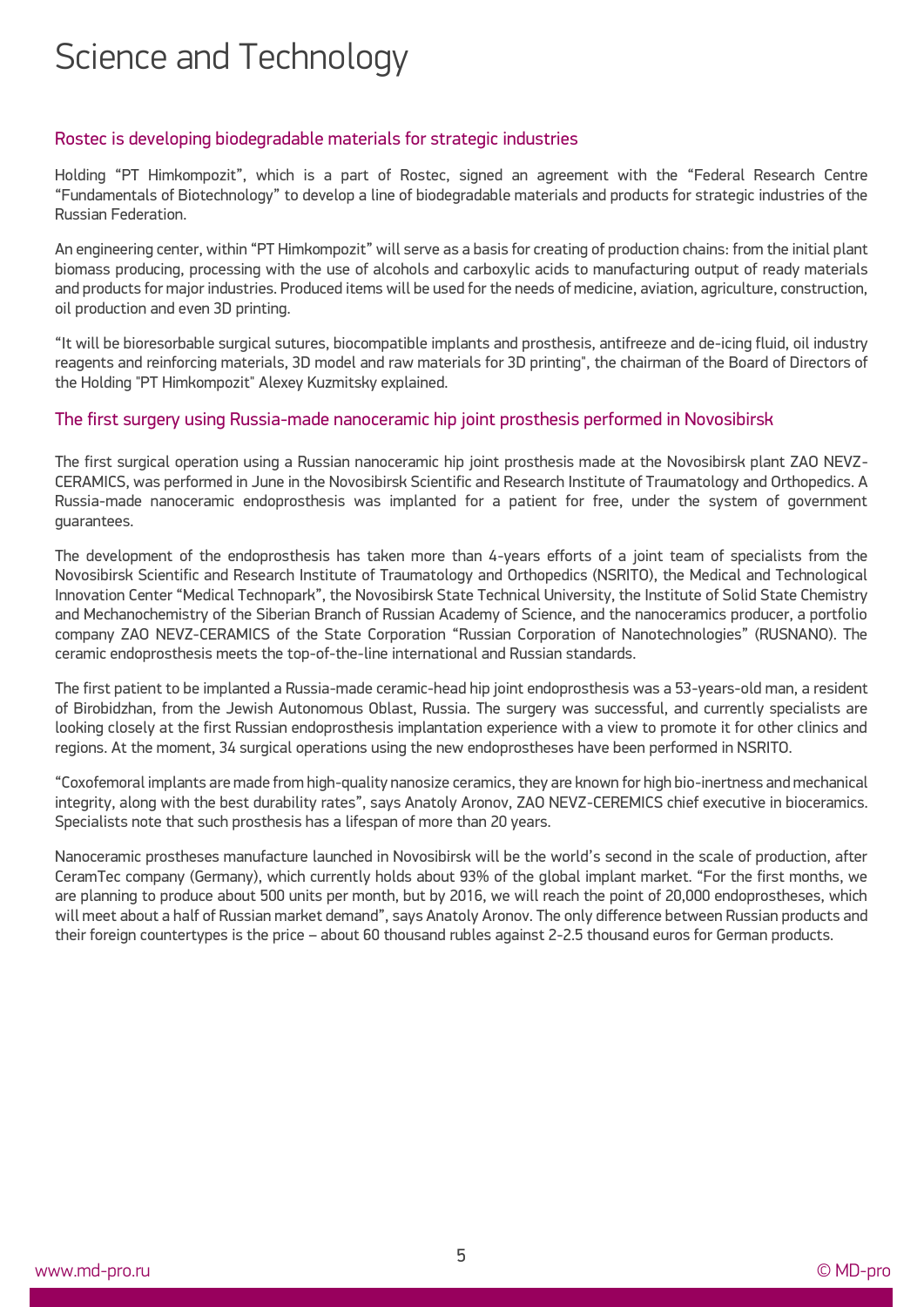## Significant results

#### Manufacturing of medical devices in Russia increased by 18.7%

Russian Federal State Statistics Service (Rosstat) calculated the value of medical devices (including surgical equipment, orthopedic appliances and their components), produced by Russian companies in January-May 2015.

According to the report of Rosstat, the total value of produced medical devices in January-May 2015 amounted to 11 billion rubles, which is 12.3% more than in the same period in 2014. In May 2015 production value increased by 18.7% as compared with the previous month. The value of manufactured medical devices was 2.2 billion rubles.

It is proposed that Russian companies producing certain types of medical devices focus on national standards. In early June the first drafts of standards for neurostimulators, equipment for lithotripsy, telemedicine conferencing systems, digital X-ray machines and other medical devices were released. Development of these documents was commissioned by Federal Agency on Technical Regulation and Metrology (Rosstandart).

#### The number of rejected registrations of medical devices is on decline

In 2013 about 47% of refusals to register medical devices was recorded. In 2014 this figure reduced to 30%. This was announced by the Acting Head of Roszdravnadzor Mikhail Murashko during the 7th All-Russian Congress of Pharmaceutical and Medical Industry Workers.

"The first quarter of 2015 showed a significant decline in the number of refusals – they accounted for 3-5%", Mikhail Murashko said.

According to him, 1500 medical devices are currently under consideration.

"The main problem faced by the experts is badly prepared documentation. We have lost engineers who knew how to prepare it properly", Mikhail Murashko added.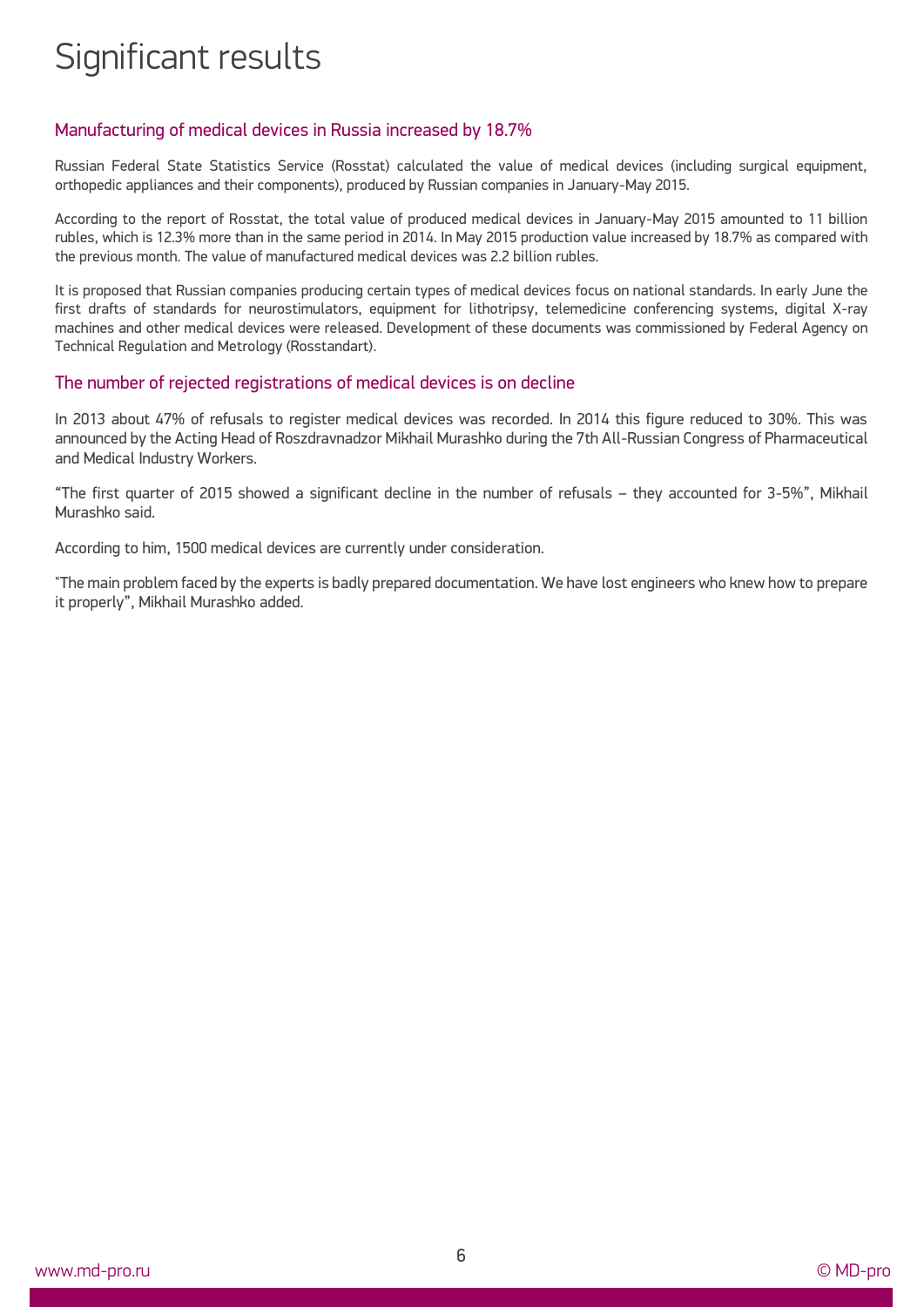## Market Statistics (June 2015)

Since most of Russian healthcare facilities are state owned, 75% of all medical devices are sold through a public bidding process. Therefore, the dynamics of public procurement of medical devices determines the dynamics of the whole market. It explains the importance of tracking the value of public procurement market on a monthly basis. The analysis of public procurement uses data on tenders for delivery of medical devices posted on the official procurement website [www.zakupki.gov.ru.](http://www.zakupki.gov.ru/)

Figure 1 shows that the value of public contracts in June 2015 was RUB 18.4 bln., which is more than 23% higher than June 2014's 15 bln.

Figure 2 demonstrates that market dynamics in USD is different. It reflects the trend of a strengthening US dollar against ruble.



Figure 1. Dynamics of public procurement in 2014-2015 (RUB mln.)

Source: MDpro

Figure 2. Dynamics of public procurement in 2014-2015 (USD mln.)



*USD mln.*

Source: MDpro